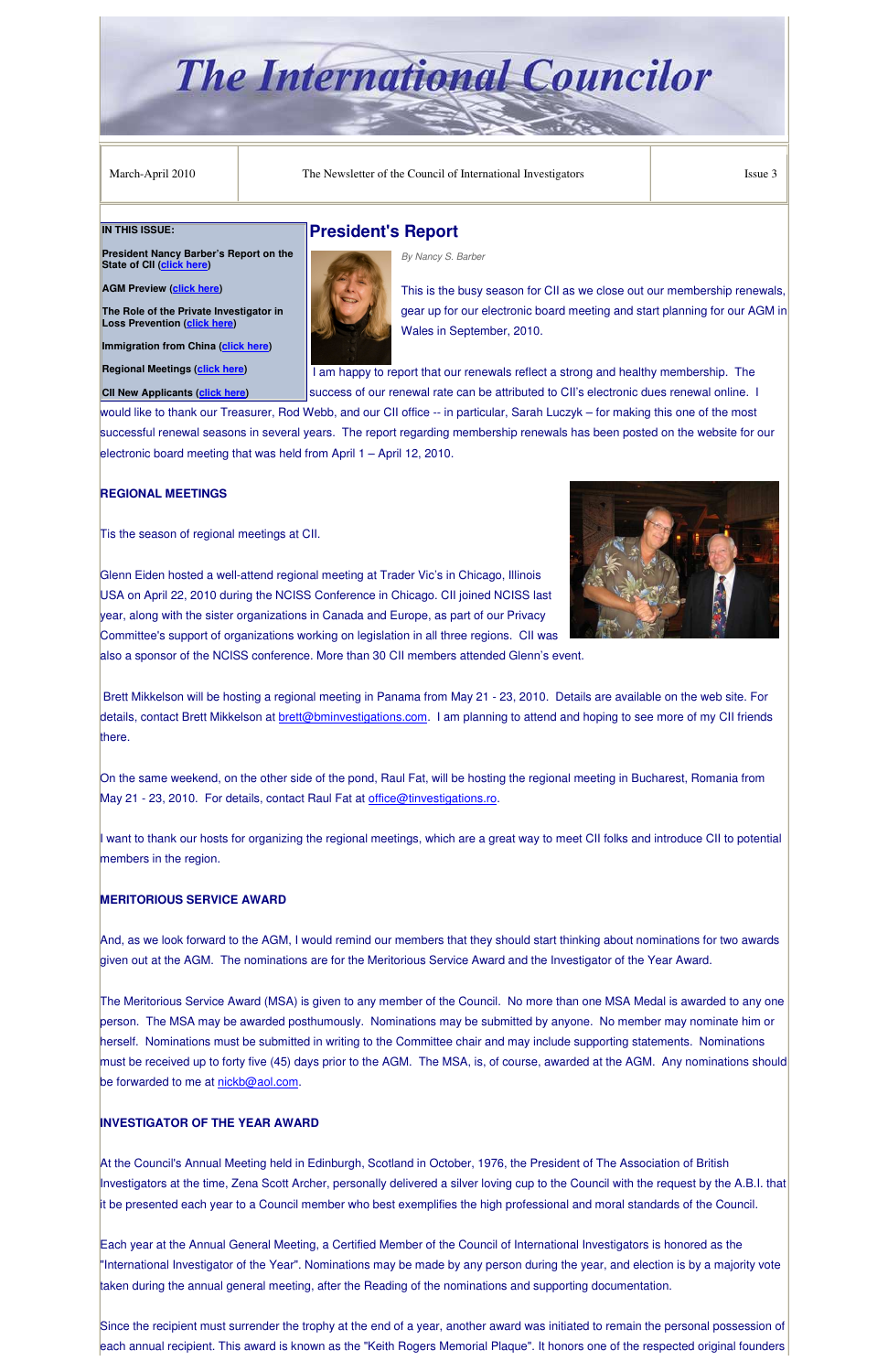of our Council, Keith M. Rogers, now deceased. CII will be forever grateful to The Association of British Investigators for what has become an extremely proud tradition in our Council.

Only certified members of the Council are eligible for the award. Nominations MUST BE MADE IN WRITING and submitted to the Chair of the IIOY Committee. The current winner of the award, Steve Kirby, always holds that position. All nominations should be forwarded to him: skirby@kirbyinvestigations.com. Nominations must contain details of outstanding professional services rendered to a client, the profession or the Council. Selection will be made at the AGM by secret written ballot. All nominations must be received 45 days prior to the AGM.

In closing, as with every year, we have members resign for personal or business reasons, and I would like to take this opportunity to thank them for their years of service, and to express hope that the opportunity may come that they are able to rejoin us. They include Cheryl Fischer, William Savage, Phil Peart and Kevin Ripa. CII owes these members a thank-you for their years of membership and service.

Finally, I would like to thank the board members and officers for their time and support. We are fortunate to have a very active team this year, and I believe the regional meetings are a reflection of a lot of behind-the-scenes work by our ERD Alan Marr, our Membership Committee headed up by Eddy Sigrist, and our PR Committee headed up by Sheila Ponnosamy. And, I would be remiss in not including Tom Davies, who has managed the world of electronic board meetings with skill, and in some instances, cunning, but gets all of us together and voting!

The CII website is undergoing the final touches, and you should be seeing the results any day now. I would like to thank Roy Whitehouse, Rod Webb and Sarah Luczyk for all of the hard work involved in getting the web site upgraded.

And, of course, thanks to Ken Cummins and his team, for his work on the Councilor. Finally, I would like to thank Joan Beach who remains the heart and soul of CII for her work at keeping us all apprised of membership news, those nice notes you get from her, and, of course, the baby blankets. I saw many of you in Chicago, and I am hoping to see many more in Panama, Bucharest or Wales later this year.

## **YOUR FAST SOURCE IN EUROPE** since 1978

**Detectiv Consulting International GmbH** 



## **GI: Insurance Fraud Service**

CEO: Juergen Fritz Hebach (Member of CII WAD BA)

Fon: +49 171 410 74 11 - Fax: +49 30 433 533 1

E-Mail: fritz.cii-berlin@web.de - Internet: www.dci.name

**Back to top** 

## **Welsh Green Beckons You to Cardiff this September**

## **AGM Preview**

*By Laurence Brown, AGM Co-Host* 

Dear Members, Colleagues and Friends,

When you think of Wales, you probably – and wrongly – think of a dreary, grey island with lots of rain and people whose accents are harder to comprehend than the average British bloke you encounter in a pub.



Well, to dissuade you from this impression, let me quote from the authoritative article that appeared in the March 21, 2010, Sunday edition of the esteemed *Washington Post* newspaper under the headline: "Wales, the greenest place on Earth,'' penned by Pamela Petro.

"For two decades I've been exhausting my vocabulary seeking names for all the shades of green in the Welsh countryside,'', Petro writes. "Pastures are Crayola green; windbreaks are jade; spring mosses are the chartreuse of an avocado's

innards. The ribboning hills after it has rained, when sunlight breaks through shark-colored clouds, throb pure neon. Distance makes the mountains aquamarine.''

"These days, Wales can add another green to its palette: the green that comes from being one of the most environmentally progressive nations on Earth.''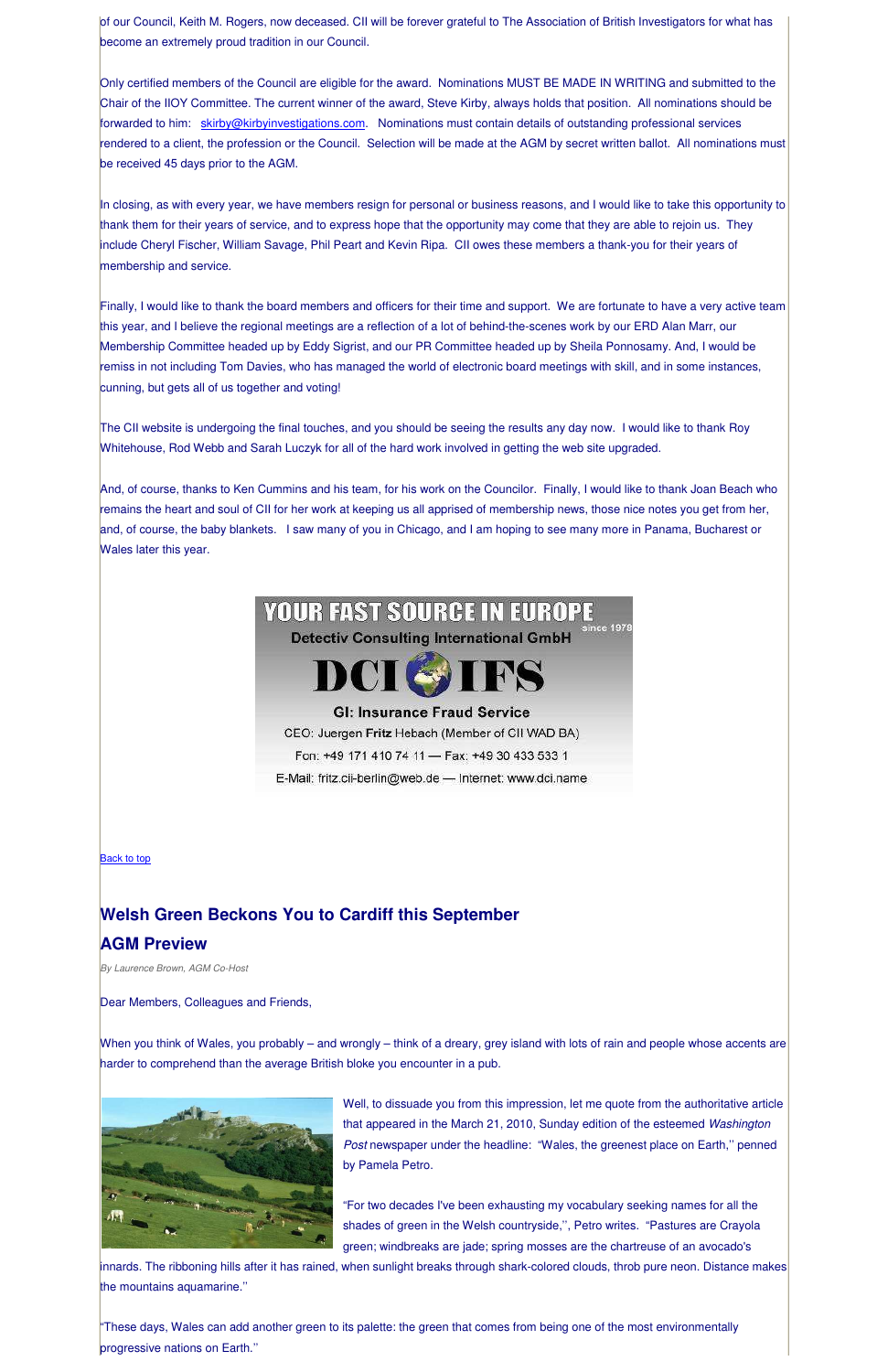"The good news for travelers like me is that Wales's commitment to sustainability isn't a fad dreamed up by a government focus group. It's a way of being that permeates every nook of Welsh life, with deep roots in Welsh history and culture and in the very environment: the hills, the sea, the valleys, the rain, even the sheep.''.

If that doesn't make you want sign up for the AGM right now, then click on this web link below and read the whole article:

http://www.washingtonpost.com/wp-dyn/content/story/2010/03/19/ST2010031903214.html?sid=ST2010031903214

## Then sign up!

Plans are proceeding nicely for the 56th Annual General Meeting, which is being held in Cardiff, the Capital City of Wales, Cardiff, from the 14th to 18th September. We are pleased to announce that we have secured a great hotel venue in the heart of the City, within walking distance to many of the city's attractions, and the other venues where we will be hosting some of the entertainment and networking events.

All of the information concerning the event is now posted on the CII website, where you will find details of the Hotel, the program, the networking events, sponsorship opportunity, and registration. Please visit www.cii2.org.

The program in brief: along side which will run a program for partners (log on to see full details):

14 September 2010 ~ *Opening Ceremony at Cardiff Castle*

15 September 2010 ~ *Networking Day*

16 September 2010 ~ *Opening Ceremony ~ Annual General Meeting ~ Welsh Night Out*

17 September 2010 ~ *Conference Day ~ Gala Dinner*

18 September 2010 ~ *Golf Day (optional)*

The theme of the conference is Internet crime, focusing on Internet /cyber crime and the effect that it has on your clients, who could so easily be the victims of such crime. Our speakers will come from different backgrounds and experience, including law enforcement, the video industry, our world of Private Investigations and even a contribution from the Welsh government, through its e-crime initiative. This array of experience will create a unique collective view of this issue.

If you are planning to come to the AGM, please register as soon as possible to assist us with our planning, and to ensure you secure accommodation at the hotel at our preferential rate. To assist you can book the hotel room using the following link:

https://www.conferencebookings.co.uk/delegate/CDFCII2010



So come to Cardiff for all this and a few surprises along the way.

Meet old friends, make new ones.

Wales, the host of the 2010 Ryder Cup and the home of the CII 2010 AGM and Conference, decked out in all of its finest greenery, beckons you.

And a warm welcome awaits you all.



#### **Back to top**

## **The Role of the Private Investigator in Loss Prevention**



*By Kelly E. Riddle* 

From Shrinkage is a term that causes the security industry to cringe. Utterance of the word immediately conjures up an image of a person discretely snatching an article of clothing and jamming it into the trap door of a "wrapped present" the shoplifter is carrying under an arm, We are all well aware of many industry-accepted methods of dealing with the common types of theft and pilferage in retail settings, including CCTV systems, electronic sensors on merchandise and undercover loss prevention personnel.

But what do you do when a problem exists outside of the normal box?

Private investigators, from their very creation by the Pinkerton Detective Agency, were birthed based on those out-of-the-box problems. Loss prevention personnel are trained and educated to protect a specific geographic location such as a mall,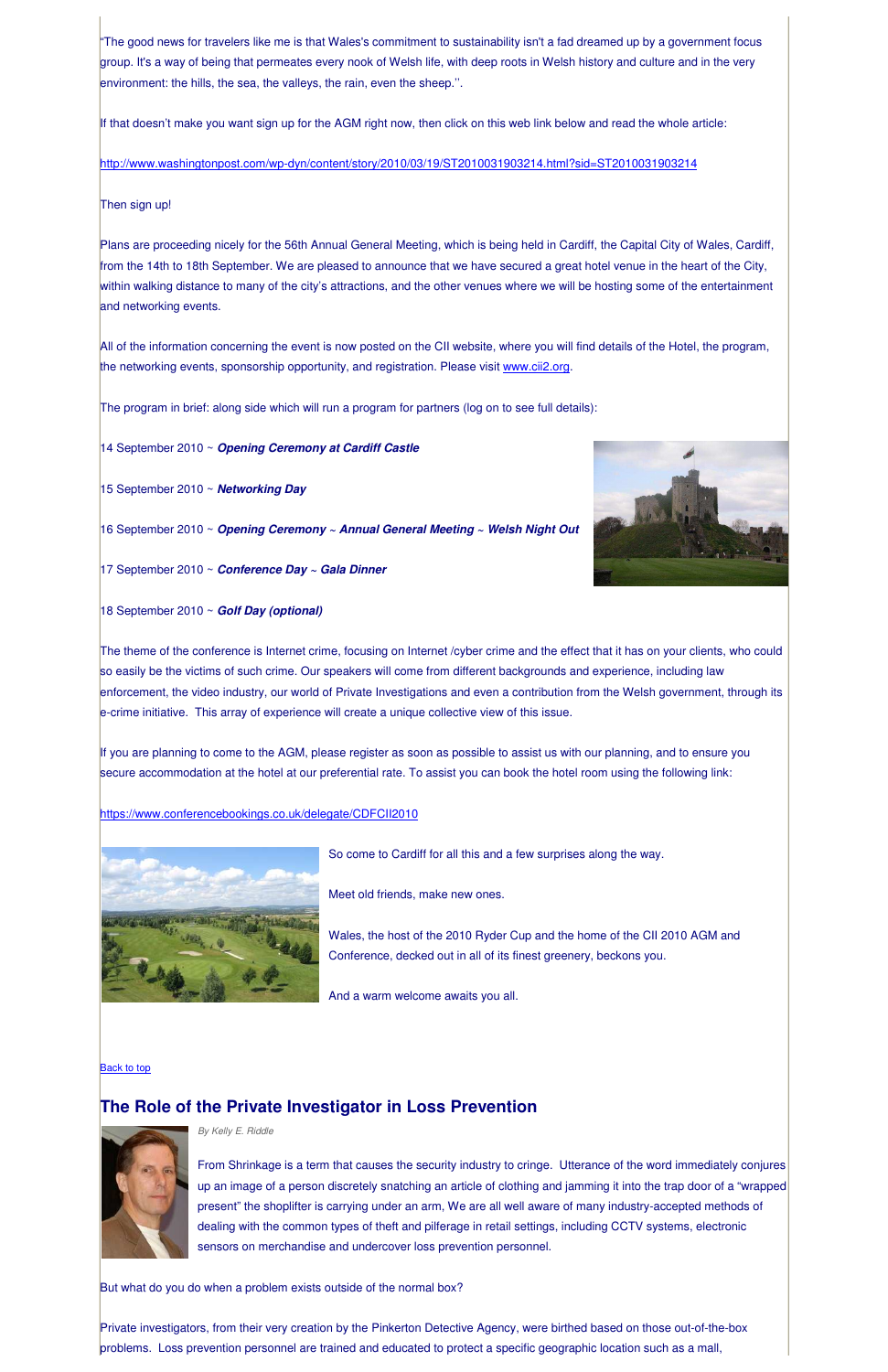convenience store, manufacturing plant or similar asset. Private investigators are trained and educated based on an ever-changing client, location and operating method. Take either out of their field of expertise and you will usually end up with a duck-out-of-water. However, there are times when the two agencies can collaborate and work effectively to achieve a successful end. Unfortunately, many of these opportunities are often missed or simply overlooked.

As a private investigator, I can recount cases where we relied on the expertise and scope of the loss prevention personnel. For example, we were asked to conduct surveillance on a person who had alleged a disabling injury to his legs due to a work-related injury and was confined to a wheelchair. Upon following the subject to a mall, we quickly contacted the loss prevention personnel within the establishment. The mall's CCTV equipment enabled discreet surveillance of the person, and video was captured of the subject standing up and moving about without the wheelchair to examine clothing. Using proper protocol, our client was able to obtain a copy of the video.

#### **Why PIs Should Handle Employee and Vendor-Related Investigations**

On the other hand, loss prevention departments encounter numerous occasions when the use of their own employees is not suitable. An example of this would include an employee suspected of embezzlement, a vendor-related situation or the complication of multiple geographic locations. While loss prevention personnel could possibly handle the incident, the potential for discovery and subsequent human resource issues dramatically increases. Inappropriate action against an employee could result in discrimination lawsuits, worker's compensation stress-related claims, and morale issues with other employees, just to cite a few of the potential problems. Should problems arise during the investigation of a vendor, this could create a public relations dilemma that could affect the supply of product for the entire company.

One such example occurred when a vendor of a particular international company came under suspicion. The loss prevention personnel believed they needed the assistance of investigators due to the mobility of trucks and the international issues involved. One truck per week left our client's plant in Mexico, and by the time it reached the Texas border, one-quarter to one-half of the cargo had disappeared. Our investigators conducted surveillance on three trucks in a row, and each arrived without incident along the way.

Going back to square one, we met with the loss prevention personnel at the plant to determine general operating procedures. The plant operated from 6 a.m. until 6:p.m. six days a week, and loss prevention had already reviewed video during these hours without finding anything peculiar. According to information provided, the truck that left the plant each week was loaded the day before, and the driver came in and left with the rig the following morning. As investigators, we took a different approach and conducted surveillance at the plant the evening the truck was loaded. That evening, our investigators watched all employees leave for the day. However, three people returned just after midnight and pulled a forklift up against the doors of the trailer. They removed the hinge pins, used the forklift to move the doors out of the way, and then took some of the merchandise. After replacing the doors with seals intact, they left the plant with the purloined merchandise.

Private investigators, like loss prevention personnel, often have working relationships with law enforcement officials. Many times, however, this relationship is dramatically different. In the general sense, loss prevention personnel work with local law enforcement when someone is detained after having committed a theft. The police officer meets with loss prevention, makes a report and takes custody of the perpetrator.

The private investigator, on the other hand, typically works on a different level with law enforcement and is often with detectives and not patrol personnel. Through this working relationship, private investigators work closely with specialized sting operations after the investigator develops the case to a point where law enforcement gets involved.

Many private investigators have established themselves as assets to both loss prevention departments and police officials through their exhaustive database capabilities. Whereas government agencies are restricted by budgets, private investigators are restricted only by their client's budgets, which differ vastly. Because of this, private investigators have access to more database sources than

the typical police official. Conversely, this same rule applies for most loss prevention departments, which do not normally have the need to run exhaustive data searches on individuals. In the event loss prevention identifies what is believed to be a team or several teams that consistently are observed being involved in criminal behavior, the use of outside databases through private investigators may help further identify these subjects as being associated with one another.

Many investigations start with a preliminary assessment of a situation by loss prevention that result in bringing in private investigators to assist. In the process, the private investigators develop information and leads that, with law enforcement's cooperation, can turn into a successful prosecution of the subjects involved. The critical part of this process is each entity realizing the need for help outside of its particular unit. When properly executed, all parties achieve their goals and share in the successful operation.

#### **Protecting Trade Secrets, Detecting Counterfeit Products**

When corporate management requests something out of the ordinary -- such as a countermeasures sweep to determine how trade secrets, client information or conversations are being leaked -- partnering with private investigators allows the task to be handled quickly and professionally. In this manner, the loss prevention personnel are kept in the inner workings and maintain their position with management while being a clearinghouse for security issues.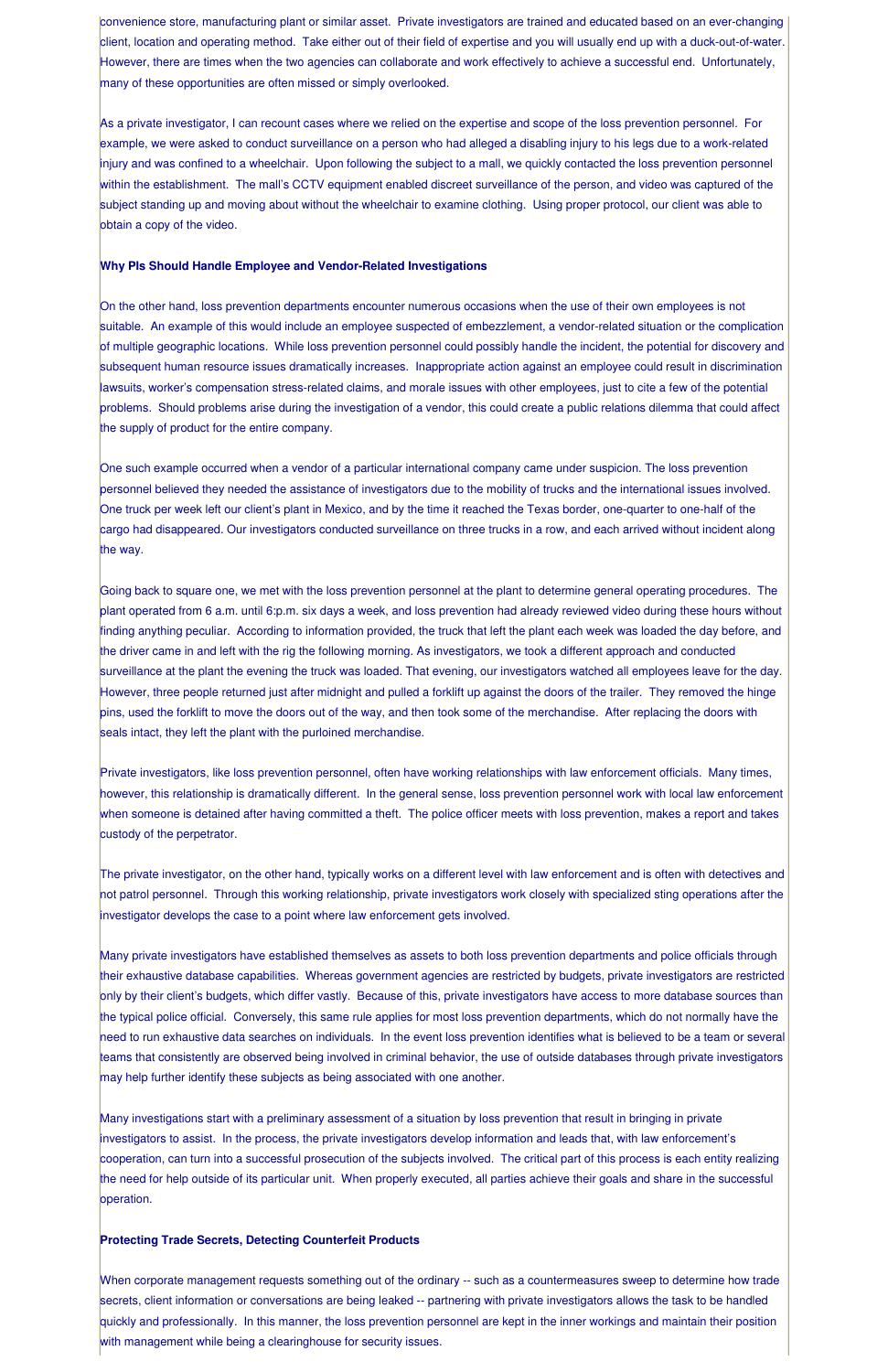Countermeasures, or "bug sweeps," are a highly skilled, technical segment of the private investigation industry. The equipment utilized is extremely sensitive and expensive, requiring a great deal of expertise to properly conduct this type of investigation. Many companies are establishing standing procedures requiring conference rooms and the offices of upper management to be inspected on a routine basis due to the highly competitive world market. Hostile takeovers, splitting stocks, new patents and inventions, union disagreements, and numerous other reasons account for this increase in the use of countermeasures.

For those companies operating outside of the United States where wire-tapping laws are lax or non-existent, listening devices and hidden cameras are often part of the business climate. In one such case, we conducted an investigation in South America for a client as a preventive measure. During the sweep, our investigators located six hidden cameras and four concealed microphones. As the investigation continued, we determined money was being siphoned off from two cash registers that were intentionally unplugged from the cash management system. This prompted surveillance to be conducted to further document evidence against those employees involved in the thefts.

Additionally, private investigators are consistently working more closely with loss prevention personnel regarding counterfeit products. Some of the many items finding their way into mainstream businesses include purses, sunglasses, blue jeans, watches and items with trademark-protected logos. The counterfeiters are very sophisticated in their ability to copy the original items, and the counterfeited products typically are being manufactured in Asia. Private investigators are regularly employed by many of the large corporations in an effort to prevent the introduction of counterfeit products.

These products are often found in flea markets, convenience stores, dollar stores and similar retail establishments. However, investigators have begun to find these illegal items in several large and very well-known national retail stores throughout the United States. This detection is due to the increasing working relationship between private investigators and the loss prevention departments. .

One of the professional sports associations spent millions of dollars creating a new hologram as part of its ongoing attempt to prevent illegal sales of its products. One of the loss prevention sources our agency has cultivated a relationship with contacted our investigators to report the discovery of a strange-looking new label. This company had begun receiving limited supplies of a product from a new vendor and was suspicious of the labeling. Upon inspection, it was determine the hologram had already been copied before it had ever been placed on any legitimate merchandise. An exhaustive investigation was conducted, and led back to a leak within the plant's production personnel.

The discovery of counterfeit products can damage a retailer's reputation. One international retail company received negative media attention when counterfeit products were found in many of its stores. Damaging press coverage can also cause stockholders to panic and the price of stocks to plummet. On the other hand, many companies use the topic of counterfeit product enforcement as a means to bring positive attention to their company.

The world enterprise system has created the need for private investigators with solid networks in other countries to assist loss prevention operations. Tracking products and equipment often requires the use of investigative techniques including global positioning systems (GPS), covert product escort, surveillance, undercover operatives and the involvement of multiple agencies in widespread geographic locations. It is at these times when the world of loss prevention and private investigation collaborate.

Covert product escort can involve loss prevention personnel discretely marking the item or shipment using ultraviolet pens or other methods. Once the items are properly marked for evidentiary reasons, covert surveillance can further track them. In some cases, an undercover operative can be utilized to travel with the item in an attempt to determine when and how the loss occurs. It is at this point that private investigators are often employed as the operative, or in conducting the covert surveillance.

An example of this entailed the loss prevention unit of a department store marking cans and boxes of baby food formula. Law enforcement had notified area stores that a group of individuals were suspected of large and concentrated thefts of baby formula.

The group would move into a particular city, quickly hit all stores and move on to the next city. One member of the group would enter a store, purchase a case of baby formula and exit the store. That subject would hand the receipt to another individual who would return to the store and walk out with another case of formula. This would continue until all formula had been stolen. The receipt would act as proof of purchase in the event one of the thieves was stopped. In this particular case, loss prevention identified the subjects and passed the surveillance off to investigators who followed the vehicles. The staging area was a storage unit, and after several days of surveillance, the perpetrators loaded the items onto a tractor-trailer rig bound for the airport. Through the cooperation of loss prevention personnel, private investigators and law enforcement, a large theft ring was uncovered and apprehended.

#### **Working with Loss Prevention to Meet Corporate Management's Needs**

Since the loss prevention department normally wears many different hats, it is not uncommon for its personnel to be called upon to assist with the escort of corporate executives while in town or traveling. This means covert and discrete observation of the executives, and once again is an area where private investigators may be called upon to assist. In countries known for kidnappings, loss prevention is also called upon to keep abreast of current U.S. State Department warnings and advisories to travelers. For this reason, it is extremely important to have contacts in the local country where executives may travel. Private investigators are a good source for this as they have a good working knowledge of the expectations and attitudes of private businesses while also having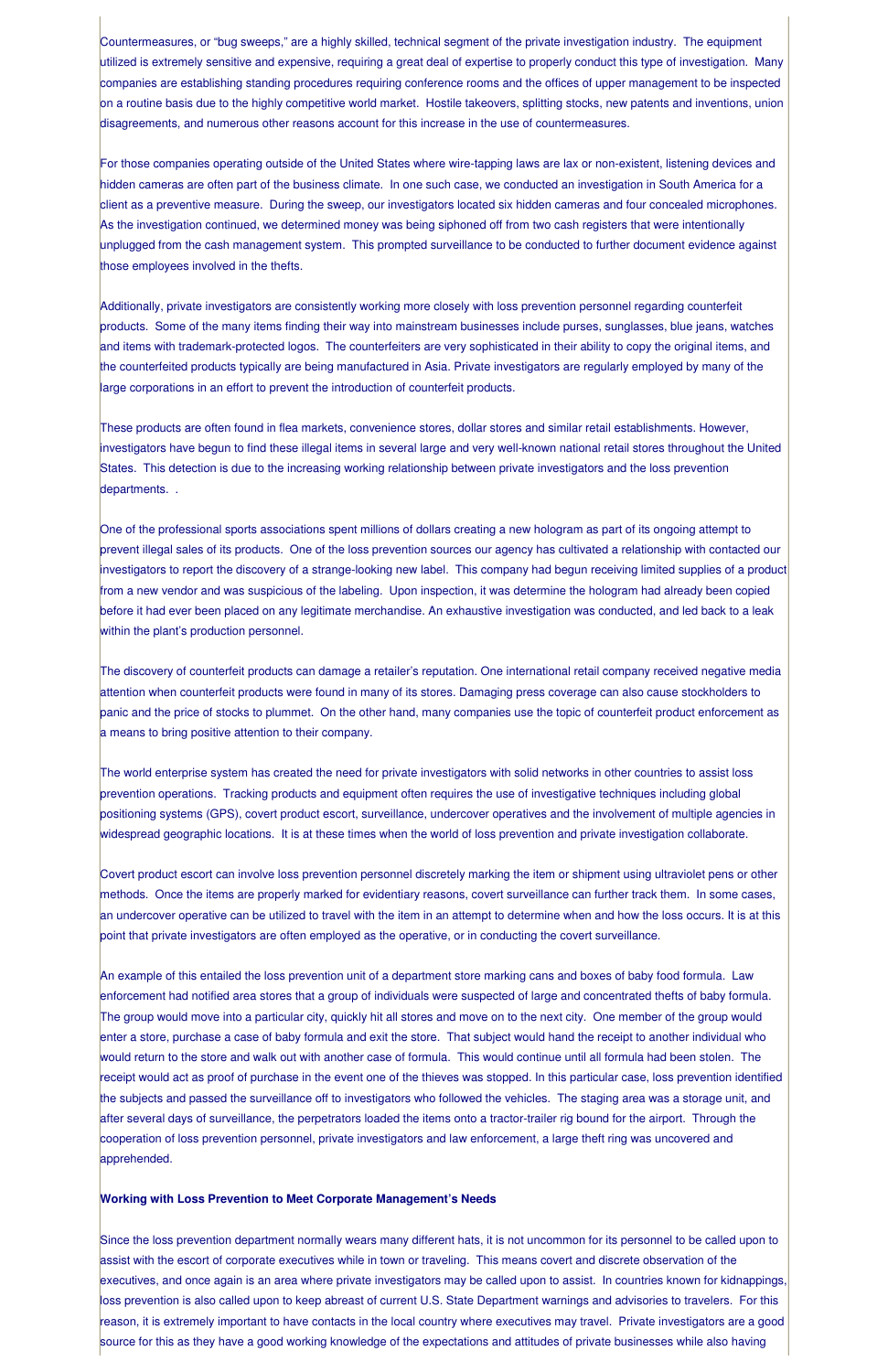good communication with law enforcement. Even if loss prevention personnel travel with executives, pre-travel intelligence information from a local private investigator can be a valuable resource.

Businesses with both a storefront and large Internet retail operation can be targets for fraudulent product returns. Through various websites that are "pass-through" businesses which advertise and sell other companies' products without actually having a store, warehouse or other tangible business location, a business can have products returned that did not actually come from the store to begin with. Credit card fraud also poses a problem because an item can be purchased using a fraudulent credit card. Once the product is received, the person can return the item to the store for the money. In doing so, the so-called buyer is getting cash for an item he/she did not pay for in the first place. Loss prevention personnel and private investigators are called upon to investigate and identify subjects engaged in these activities, as well as determine the validity of the purchase.

Private investigators and loss prevention personnel may find themselves sharing information regarding insurance claims. If an employee files a worker's compensation claim with the company's insurance provider and is out of work due to the injury, the insurance company may hire an investigator to review the facts relating to the incident. This may require a physical inspection and photographs of the accident site as well as interviews will witnesses and co-workers. Should CCTV be available, a review of this may also be appropriate. Loss prevention personnel can be of assistance in each of these venues as they often have working knowledge of the employee, the accident site and of the incident in question. Once the investigator performs the initial analysis, he/she may be called upon to conduct surveillance of the injured party to further document the validity of the injury. Loss prevention may be able to share valuable information about vehicles, part-time jobs, extra-curricular activities or hobbies of the injured, and other pertinent information.

My agency was asked to conduct an investigation on a subject who had allegedly received a back injury while at work. There were no witnesses or other documentation to either prove or refute the allegation. While conducting the preliminary investigation, loss prevention personnel indicated the subject was known to frequent bars and dance establishments, and to get into frequent arguments with his spouse. While investigating these leads, our investigators determined the subject had been named in a police incident report the Saturday before the alleged injury on Monday. According to the police report, the subject and his spouse had been at a bar and an altercation took place. The employee in question had been involved in a fight and scuffle before police arrived. No arrest was t made, but the incident report was filed. Surveillance was conducted that indicated that the subject did not have an injury. The information passed to our investigators by the loss prevention personnel was instrumental in terminating a fraudulent insurance claim.

In some instances, loss prevention is called into personal situations that start outside of the workplace. Domestic violence can spill over into the job and can involve verbal arguments and physical confrontations that can escalate, like many domestic situations, into violence. The fact that a person has a spouse or ex-spouse who is disruptive to the workforce is not typically grounds for termination, and often requires a great deal of compassion and assistance from loss prevention. This may involve walking the person to and from vehicles, screening calls and visitors, and preventing the disclosure of work schedules and other information to outside callers. Not all situations involve spousal threats and may in fact result from employee threats. Regardless of the care within the workplace, private investigators are often utilized to help control the situation, prevent violence and limit corporate liability. Federal laws require an employer to provide a safe work environment.

Private investigators have many opportunities to work hand in hand with loss prevention departments. Do not overlook this opportunity for business development.

*Mr. Kelly E. Riddle of Kelmar & Associates, Inc. has more than 30 years of investigative experience after his law enforcement career in various departments including the SWAT team. He was chosen as the "PI of the Year" by the National Association of Investigative Specialists. He has been designated an expert in surveillance, insurance investigations, nursing home abuse and computer investigations. Mr. Riddle is also on the Board of Directors and is the President-Elect for the Texas Association of Licensed Investigators (TALI) as well as being on the Board of Directors for the Freedom of Information Foundation of Texas.* 

*Mr. Riddle is the author of 10 books and has published more than 40 articles. He has been the guest speaker at more than 400 events and has* 

## *been on national TV, radio and newspapers.*

#### **Back to top**



## **Immigration from China - Security Concerns and Opportunities for PIs**

*By Hai Yang* 

Since the opening of China and the reforms of the 1980s, the daily lives of the people have been getting richer and richer, and more and more people have been able to choose to migrate to other countries in pursue of a better life, a better educational environment for their children.

Chinese people mostly chose to immigrate to the developed West and European countries, such as the United States, Canada, Australia, France, Italy, Germany and elsewhere. The immigrants from China's coastal areas and border regions - especially Zhejiang, Guangdong and Fujian -- account for a majority of the total number of immigrants from China, and they are the primary source for immigrants headed to the U.S., Canada and the west.

According to the statistical report from Canada's citizenship and immigration department, the number of Chinese immigration to Canada reached 29,336 in 2008, surpassing all other source countries of immigrants to Canada. The latest figures from the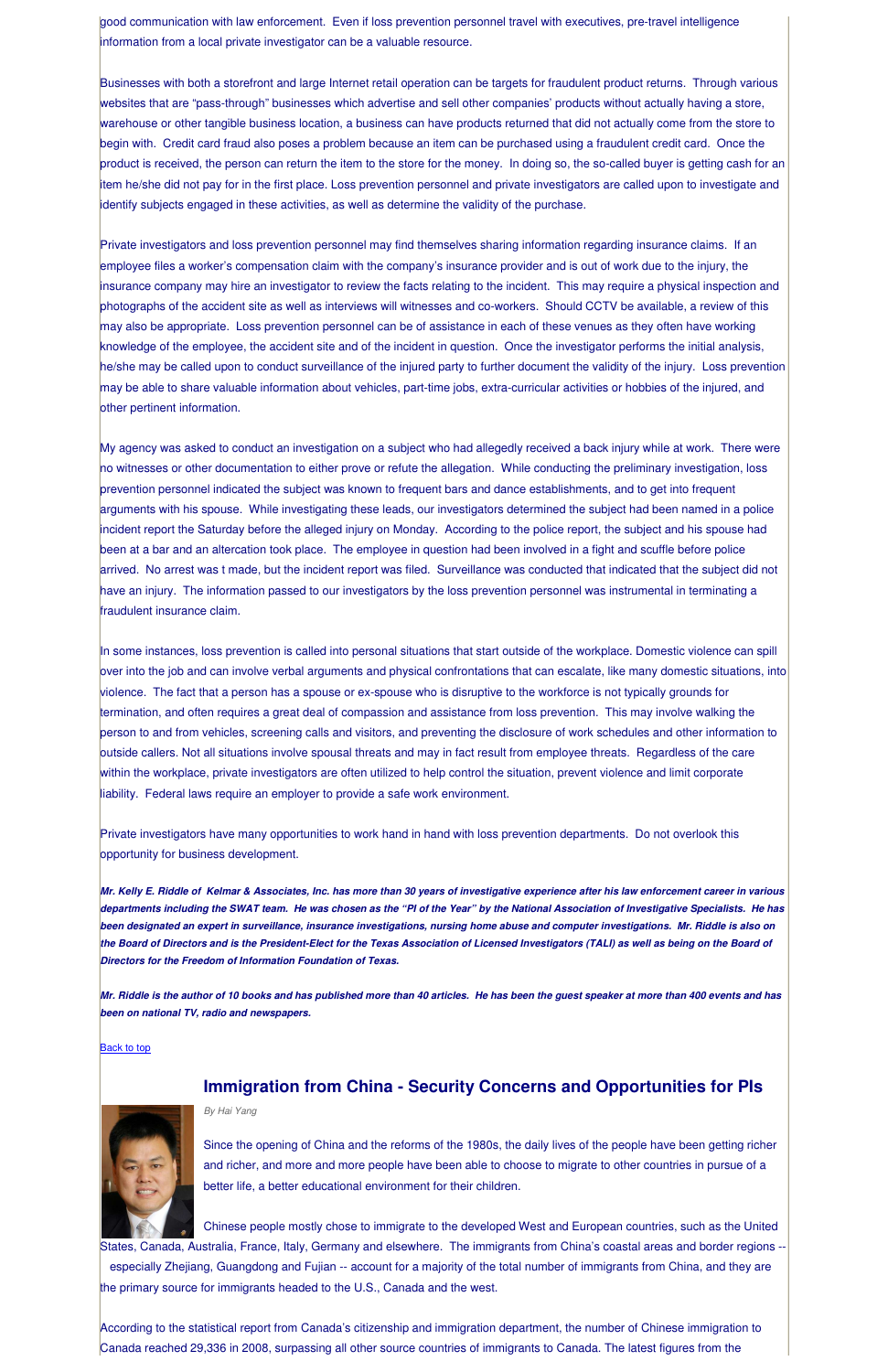Australian Bureau of Statistics show that China instead of the U.K., became the biggest source country of immigrants to Australia in 2009. Furthermore, Chinese immigrants to the U.S. have increased four times over the past 26 years. It is obvious from these figures that China has become a big source country for immigrants with an ever-increasing flow exiting the nation each year.

How do Chinese people migrate to other countries? There are two means: legal and illegal immigration. Legal immigration includes immigration of technology, investment, federally sanctioned immigration and other approved methods. Illegal immigration generally consists of two types. One is legal entry but illegally overstaying the allowed period in the destination country. These immigrants legally enter other countries by holding regular passports and visas but lose their legal status by exceeding the expiration of the validity of visa. The other one is illegal entry and stealthily living n the destination country. These immigrants avoid legal exit procedures from China and do nor obtain valid visas, but are intent on sneaking into another country to illegally reside in it.

The number of Chinese immigrating illegally keeps rising, especially in recent years. China's illegal immigration problem, with the major illegal immigration activity located in coastal areas like Fujian, not only attracts worldwide concerns but also arouse worries from Chinese fellows. According to statistics compiled by the United States Department of Homeland Security, of the total 11.55 million illegal immigrants in America in January 2006, Chinese illegal immigrants accounted for 2 percent or 190,000 persons. Similar statistics from the Department of Interior of France, estimated that Chinese illegal immigrants in that country totaled between 30,000-50,000 as of August, 2009.

The rise in illegal migration has brought about a host of problems. Developed countries face issues in the area of security, social stability and future international relations with other countries which suffer direct and indirect damage. Illegal immigration has become an important, non-traditional security problem commonly recognized over the world. Some countries and regions are hoisting the banner of strengthening border monitoring and cracking down on illegal immigration.

During the process of reducing illegal immigrants, immigration offices in several countries also found another phenomenon -- many Chinese applicants fabricated their application documents. Applicants hid their true identity information and criminal records, and exaggerated their wealth and educational degrees to deceive immigration officials. To avoid the probability of disqualified applicants obtaining visas, immigration officials must intensify verification procedures. Objective and active identity verification serves as the most important way to learn about an applicant, followed by screening personal properties and checking current and past employment. It is advisable for officials to review and verify the materials provided by applicants through public searches – which is legal, convenient and provides a quick turnaround.

The applicant's basic identity, education and employment credentials are usually basic information required to be checked for either technical immigration or investment immigration. However, as personal information is always restricted by privacy laws and considerations, there are no public databases to search. Accordingly, investigators have to interview local authorities for verification of identity information. The same is applies for work experience verification. Educational background can be checked in the relevant databases if sufficient search authorizations are provided, such as the copy of degree or graduation certificate. However, due to the emergence of these databases only recently, it is advisable to also contact the school for to validate records dating back many years.

Professional qualification, financial standing and information that may impact adversely on immigration approval are also of concern to immigration officials. The circumstances differ from area to area, and databases are not comprehensive, which makes searches difficult and unreliable. While the investigation is always carried out using databases, it is supplemented by phone interviews and even site visits. A release form issued by the applicant is greatly helpful in this regard.

Thus, it is advisable to undertake careful screening of the immigration applicants from China, and to call on local resources in China for verification, to keep undesirable immigrants out.

*Mr. Hai Yang, a former Beijing Police investigator, set up the Investigation Department of The L & A Law Firm with his cooperators, and in the same year, he founded Beijing Steele Business Investigation Center, which was one of the earliest business investigation agents in China. Mr. Yang is a member of many international associations, including ABI, WAD, ACFE; and has been appointed as China Regional Director of CII.*

#### **Back to top**

## **Treasured Moments for CII Family**



Rod Webb's grandson Kaiden

## **Regional Meetings**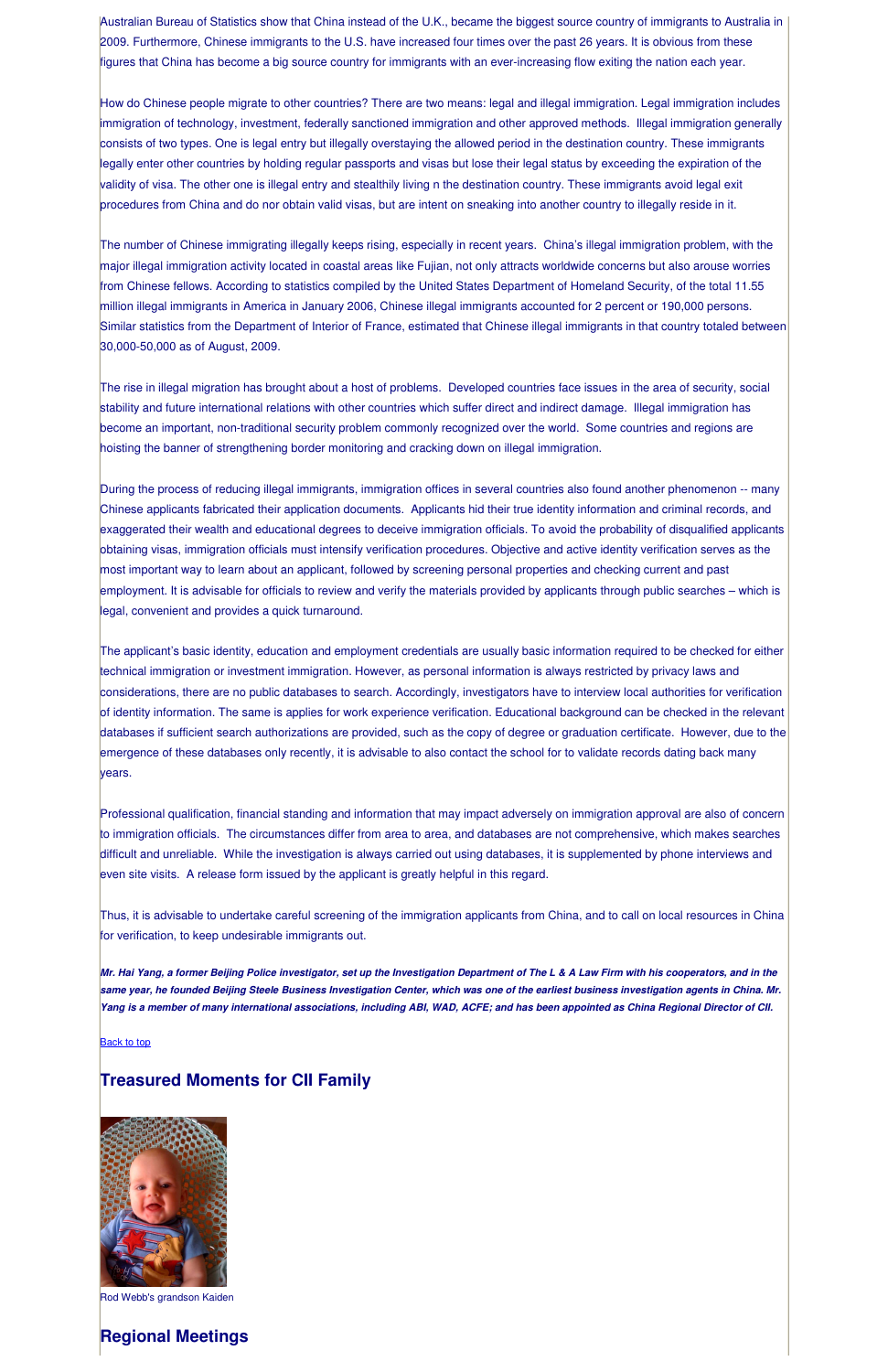## **First Eastern European Event-- ever!!! May 21-22, 2010**

Raul Fat is anxious to welcome all CII members and their guests when he hosts the first Eastern European Event May 21-22 2010 in Bucharest, Romania. Raul has worked diligently to create a Regional Meeting and weekend filled with culture and entertainment. Transportation is not an issue given that Bucharest Henri Coanda International Airport provides direct flights to and from most European Airports. The airport is only twenty minutes by tax or shuttle bus to the heart of downtown Bucharest. See www.otp-airport.ro for further details.



The program begins on Friday May 21 2010 when CII Members congeal between 17:30 and 18:00 hrs at the Universitatii Square. (The Square is one of the most popular meeting places in Bucharest and is nick named the 'Km 0' of all Romanian Roads). The group will take an hour walking tour through the heart of Bucharest, known as the historic Lipscani area before joining Raul in a traditional Romanian meal at Caru cu Bere Restaurant (www.carucubere.ro). Members will be invited to order off the menu and pay for their own meals.



On Saturday evening, May 22 2010, members will meet at 6:30 PM at the English Bar of Athenee Palace Hilton, 103 Episcopiei Street. The gala dinner will be held in the Marcu private room. Dress is business casual. Saturday's program will cost approximately Euro 100 per person and includes the minibus tour, the Palace of Parliament visit and the Gala dinner. What a deal! Raul has asked that members and guests with special meal or drink requirements notify Raul at office@tinvestigations.ro.



#### **Accommodations**

Raul has recommended two four star hotels and negotiated special rates for attendees and guests. There is no online booking system so if members have difficulty communicating with the hotel via email, Raul has generously agreed to coordinate at office@tinvestigations.ro.

Hotel Berthelot (www.hotelberthelot.ro) Telephone: +40 31 42 55 860 Email: office@hotelberthelot.ro Contact person: Adrian Ursu

On Saturday May 22, a minibus will collect the members from their respective hotels for a guided bus tour of the main attractions of Bucharest. The tour will include "Little Paris" as Bucharest was known in the 1900's and an overview of communist influence and modern developments. The highlight is a visit to the colossal Parliament Palace, formerly known as the People's Palace, built by the Communist Party leader, Nicolae Ceausescu. Other than the Pentagon, this is the largest administrative building in the world. (A passport or other identity is required in order to access the building). Saturday afternoon is free to

members and guests to further explore the city's numerous restaurants and shopping opportunities or return to their hotel for a respite before the evening gala.

The Hotel Berthelot was recently refurbished and is located in the very heart of Bucharest. Rates are Euro 65 for a single room and Euro 75 Euro for a double room; breakfast and taxes are included.

Hotel Moxa (www.hotelmoxa.com) Telephone: +40 21 650 55 555 Email: felicia.baran@hotelmoxa.com Contact person: Felicia Baran

This hotel is walking distance from the previous hotel. Hotel Moxa rates are Euro 50 for a single room and Euro 60 for a double room. The breakfast, taxes and all the other facilities are included.

*Please remember that your Euro, Dollar, Pound, Lira, Yen or Shekel is not accepted. Credit cards are accepted in most places but cash is best. The equivalent of Euro 100 in Romanian currency (LEU) is recommended. Otherwise, you will be borrowing cash from your CII comrades!*

## **OUR HOST**

Raul Fat is our host for CII's first Eastern European event. Raul graduated from the National Intelligence Academy in Bucharest, Romania in 2000. Following graduation, he worked as an Intelligence Officer for the Romania Intelligence. In 2001, Raul left government work in favor of the private sector where he worked for a business consortium known as CIMP in fields of construction,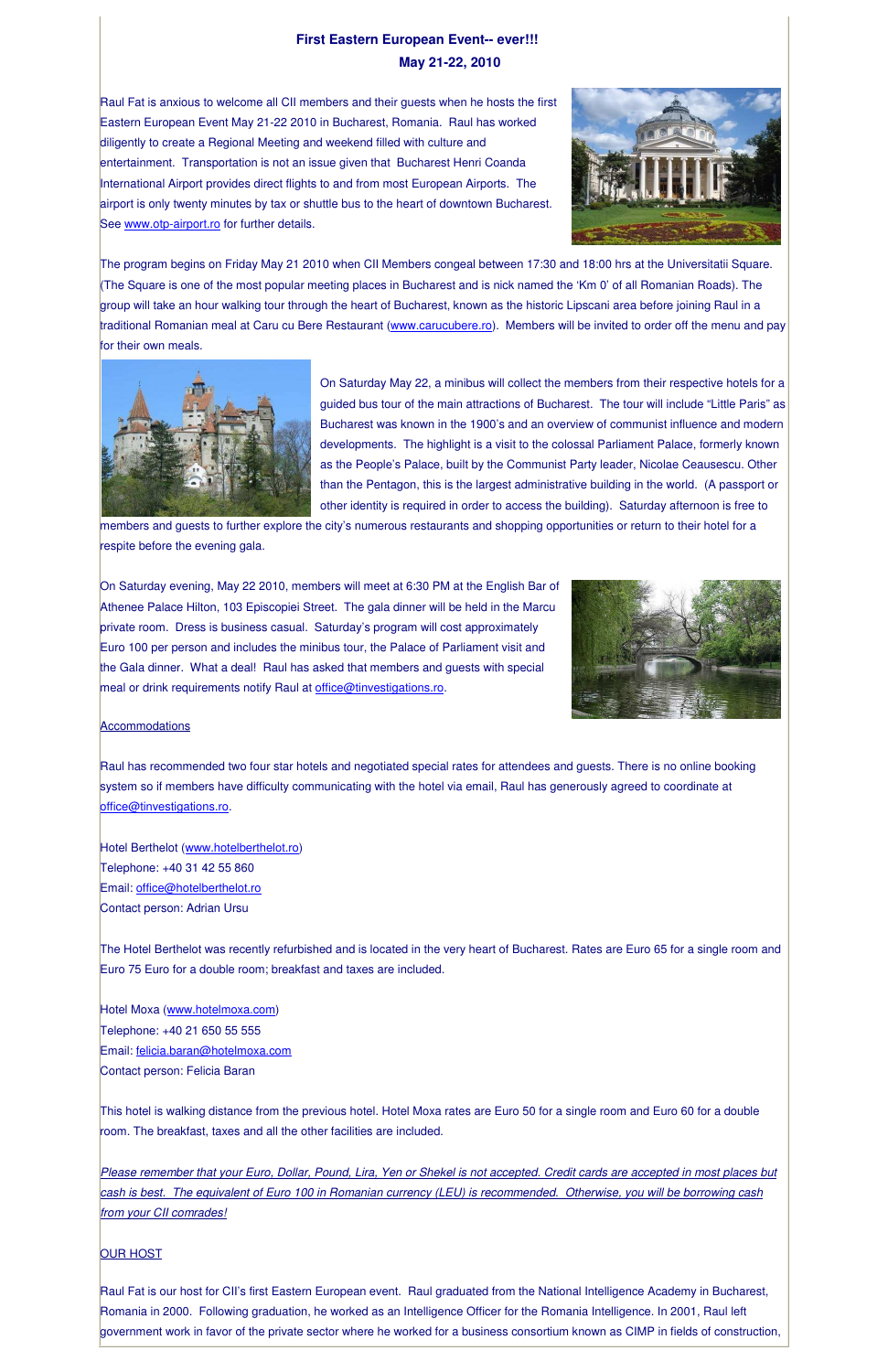transportation, agriculture and commerce.

In 2004, Raul and his partner founded one of the first Romania Private Detective agencies, Total Trust Investigations SRL.

In 2006, Raul founded his own agency known as Transylvania Investigations Service. Raul's specializes in information procurement in Eastern Europe, prompting his involvement in many international investigations as well. He can be reached at office@tinvestigations.ro

## **Central America Meeting in Panama May 21-23, 2010**

#### **Getting there**

Welcome to Panama! I am delighted to host the CII Central American regional meeting in balmy Panama City, Republic of Panama. I can't wait to greet you in my adopted country, educating everyone on everything Panama has to offer.

> In the afternoon, for those who arrive early, we are offering a guided tour of the Panama Ruins known as "Panama La Vieja" – "The Old Panama".

Getting here is very easy. Panama's Tocumen International Airport is the hub of all Central and South America – access to the country is easy with direct flights from all major cities in the region as well as internationally.

The distance from the airport to your Hotel is roughly 40-50 minutes by taxi or shuttle bus. We should also be offering special transportation for Friday and Sunday as well.

#### **Program**

#### **Friday 21 May**



The name of "Panamá la Vieja" or Old Panama, may give you the key of what were the fortunes of this city, which suffered fires, threats from indians and pirates, an earthquake, and finally the major attack from Captain Henry Morgan, a british pirate who attacked and plundered the city after his arrival January 28, 1671. As consequence of the series of events that took place during that attack, the city was destroyed and the ruins of the Old Panama, are

**Panama Canal Tour** – An amazing visit to the Miraflores Locks which is one of 3 sets of locks operating the Panama Canal. Here you can visit the museum, observe the boats as they go through the locks, purchase memorabilia, have lunch at the Miraflores Restaurant and much more. Entrance cost is \$8.00 per each adult and the restaurant buffet costs \$25 per person. See these links as well:

More information, visit – http://www.pancanal.com/eng/index.html

Live cameras!! - http://www.pancanal.com/eng/photo/camera-java.html?cam=Miraflores

what we have left of that city.

At 8 pm we'll be organizing a mixer at the hotel at the pool area or indoors in the event of rain –food and drinks are at the expense of the consumer. Dress is tropic casual.

#### **Saturday 22 May**

After breakfast, we will meet and greet Special Investigative Reporter Donald Winner. Mr Winner was an Airforce Intelligence NCO working for Special Operations in Panama and later in Puerto Rico prior to his retirement. Upon retiring, Mr Winner came to Panama and started www.panama-guide.com – a publication with thousands of articles on anything and everything related to the Republic of Panama. Mr Winner has singlehandedly taken down some of the largest fraud rings in Central America using good old gumshoe and interviewing methods that have been lost by some due to the over use and abuse of easy databases. He will be taking questions about Panama and welcomes questions about local politics, crime, tourism and investigations in general.

I he afternoon is free although we do have some suggested tours of the area or shopping for those interested:

Comments by Don Winner - http://www.panama-guide.com/article.php/2005050718235476

**Tour of Casco Viejo** or **Casco Antiguo** as it is also called – After the fall of Panama La Vieja, settlers rebuilt in what is now called Casco Antiguo.

http://www.nextstop.com/p/C9PI6p\_sZ7o/casco-viejo/?guide=nmQJrY8lYIY&card=hSw76bJvB0o&

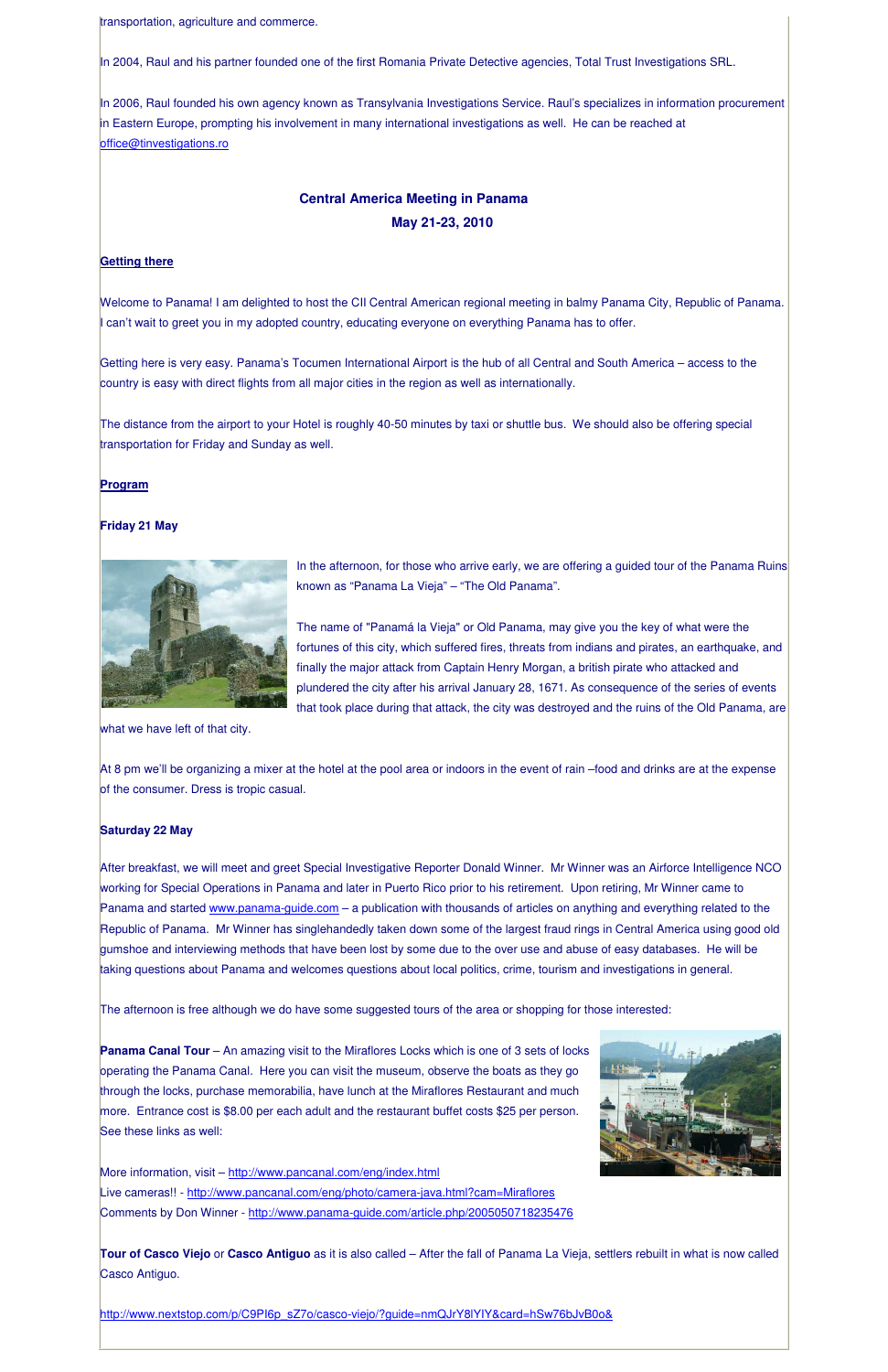**Shopping at Albrook Mall** – Panama is the hub of the Americas, and the Albrook Mall is the hub of Panama. One of the largest and most widely used areas of the city, it is a shoppers dream for just about anything.

### http://www.albrookmall.com/

## **LAS TINAJAS RESTAURANT** –

Starting at 7:00 pm we will gather at the lobby of the hotel. For those who have gone into town, you can also meet right at the restaurant at 8:00 pm. Dinner begins at 8:00 pm and the folkloric presentation begins at 9:00 pm.

Dress code is dinner casual.

http://www.tinajaspanama.com/index.php?option=com\_content&view=article&id=2&Itemid=2(=es

## **Costs**

Friday's activities will be at the expense of each individual. The trip to Panama La Vieja will cost \$20 each including transportation.

- A welcoming beverage for all guests
- Buffet breakfast
- High speed Internet in the rooms and throughout the hotel
- Use of the pool and gym
- 30% discount on 18 holes of golf
- Express check in and check out

Saturday's dinner program will cost approximately US\$30.00 each plus drinks. The tours in the morning are paid for individually, but are quite inexpensive. The tour to the Casco Viejo may cost a bit more per person depending on how many go in a group it will be roughly \$30 per person plus whatever personal expenses are had along the way. separately and includes the minibus tour, the Palace of Parliament visit and the gala dinner.



## **Our Regional Meeting Hotel – Radisson Summit Golf and Spa**

I chose this location because it's a new facility, it's close to the Canal, Gamboa (lake fishing and tours), the PGA golf course, it's 20 minutes from Panama City and only 35 minutes from Colon for those who wish to venture further out. I have locked in a rate of \$115 plus 10% tax per room for either a King size or 2 Queen beds.

The rate includes the following benefits:

http://www.radisson.com/hotels/pangolf/services http://www.summitgolfpanama.com/

## **OUR HOSTS**

Your host for the Regional Meeting in Panama, Brett D. Mikkelson, first arrived Panama in 1990 just after the Panama Invasion "Just Cause". Brett's 20 year background in Latin America initiated with Military Intelligence, where he served in the U.S. Army as a Spanish Linguist Interrogator. Additional military training includes Source Handling, Background Investigations, Surveillance, study

of Latin American cultures, Counter-Terrorism, Counter-Narcotics, and more. For a short period of 8 months, he also served with a U.S. Special Operations unit in Panama as an intelligence agent with the J-2 in their daily intelligence objectives, playing an important intelligence role in the unit's deployment missions.

Leaving the service in February, 1994, Mr. Mikkelson opened his first private investigation company, which was dedicated primarily to surveillance and general investigations in the country of Panama. He sold this company in 1998 and opened B.M. Investigations, Inc. with a vision of assisting clients and other investigators on a broader aspect. The concept of bringing all of the needed investigative and related services and contacts under one roof servicing the entire area of Central and South America.

Brett married the love of his life, Sayira Castroverde, on April 28, 2007 and together they have two sons Brett Jr (2yrs) and Brandon (5 months). Sayira runs the company's accounting department and also owns a Soy Candle business. They live together also with Kimberly (17yrs), Brett's daughter from a previous marriage. We're proud to say that Kimberly is going on to study medicine in the United States once she graduates high school at the end of the year.

CII's Regional Director for Central America, Seth Derish is a San Francisco native whose work as a private investigator is internationally recognized. When first licensed in California in 1978, many thought he was the youngest licensed investigator in the state's history as at the time he was only 24 years old. He has worked for most major law firms and financial institutions in Northern